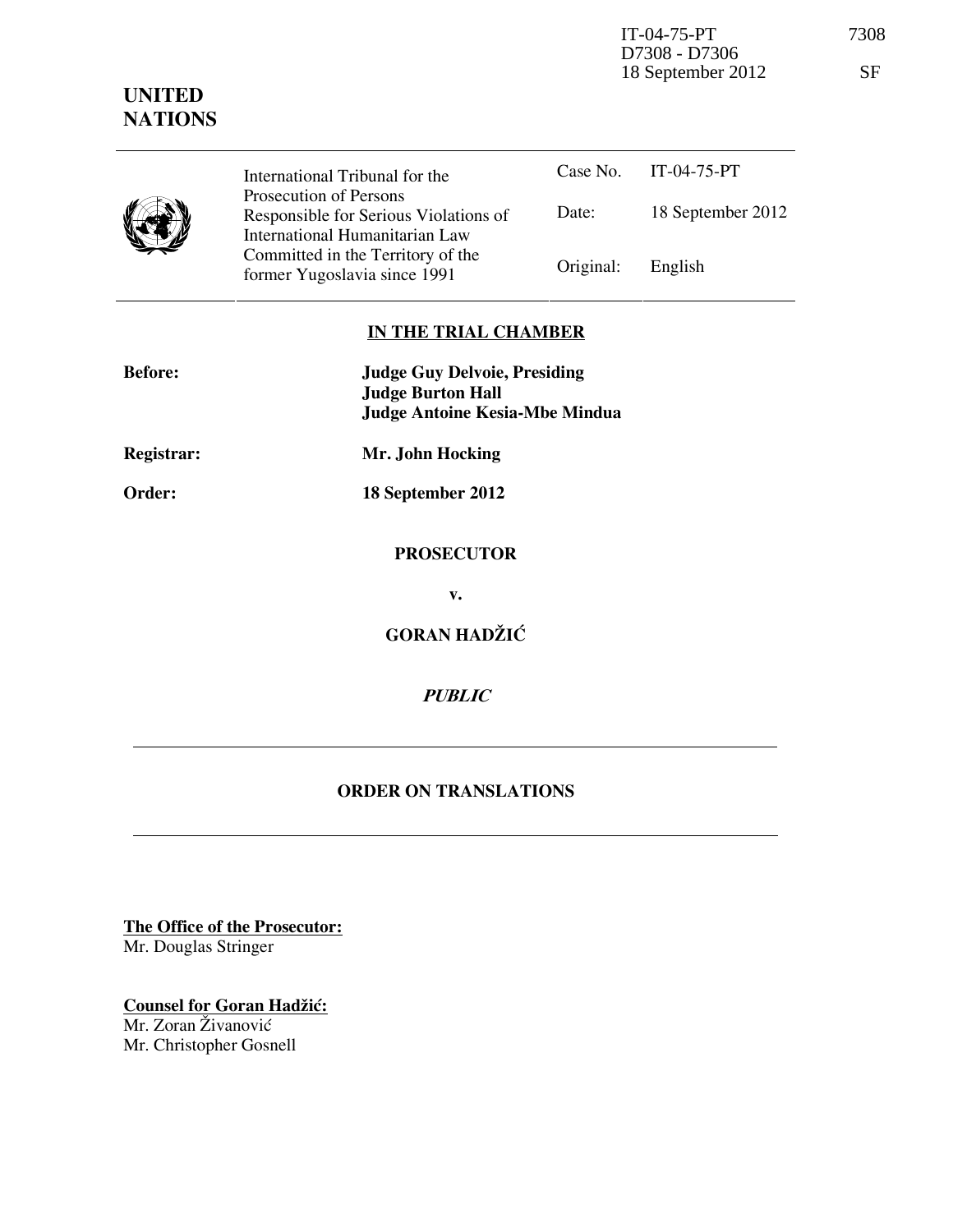1. **THIS TRIAL CHAMBER** of the International Tribunal for the Prosecution of Persons Responsible for Serious Violations of International Humanitarian Law Committed in the Territory of the former Yugoslavia since 1991 ("Tribunal") hereby issues this order in relation to the translation of exhibits that the Prosecution intends to tender as evidence during its case in chief.

2. At the Rule 65 *ter* conference held on 6 September 2012, the Prosecution informed the Trial Chamber that all of the documents on its Rule  $65$  *ter* exhibit list had not been translated yet.<sup>1</sup> On 7 September 2012, the Prosecution sent a letter to the Pre-Trial Judge, stating that the large majority of its exhibits had been translated and were being uploaded to eCourt, but that approximately 670 of these documents were currently missing English translations.<sup>2</sup> At the status conference held on 13 September 2012, the Prosecution informed the Trial Chamber that the substantial majority of the documentation had been translated and stated that it is prioritising documents for translation so that they are available for use in court as the trial progresses.<sup>3</sup> The Prosecution explained that it began to send translation requests to the Tribunal's Conference and Language Services Section ("CLSS") in early 2012, but that there were resource constraints upon the work of CLSS impacting the rate of translation.<sup>4</sup>

3. At the 13 September status conference, the Defence took the position that the Prosecution should submit English translations of documents in Bosnian/Croatian/Serbian ("B/C/S") that are included on the Prosecution's Rule 65 *ter* exhibit list.<sup>5</sup>

4. Rule 65 *ter* (E)(iii) of the Rules of Procedure and Evidence of the Tribunal ("Rules") requires the Prosecution, within a time limit set by the Pre-Trial Judge, to file a list of exhibits it intends to tender as evidence and to serve on the Defence copies of these exhibits. The deadline for the list of exhibits and the service of these documents was 19 June and 26 June 2012, respectively.<sup>6</sup> The Prosecution is reminded that, pursuant to Rule 3(A) of the Rules, the working languages of the Tribunal are English and French. In order for a B/C/S document to be properly analysed and considered, it generally must be translated into one of the two languages of the Tribunal and, for this trial, specifically into English. The Trial Chamber therefore considers that—in the exercise of its inherent authority to manage the trial proceedings and keeping in mind the significant resource constraints placed upon the Tribunal in respect of translation services—it is appropriate to order the Prosecution to provide the Defence and the Trial Chamber with an English translation of any B/C/S document at least one month prior to the date upon which it is tendered as evidence.

 $\overline{a}$ 

<sup>1</sup> Rule 65 *ter* Conference of 6 September 2012, T. 79-81 (confidential).

<sup>&</sup>lt;sup>2</sup> Letter from Prosecution to Pre-Trial Judge, 7 September 2012.

<sup>&</sup>lt;sup>3</sup> Status Conference of 13 September 2012, T. 49, 51-52.

<sup>4</sup> Status Conference of 13 September 2012, T. 48-49.